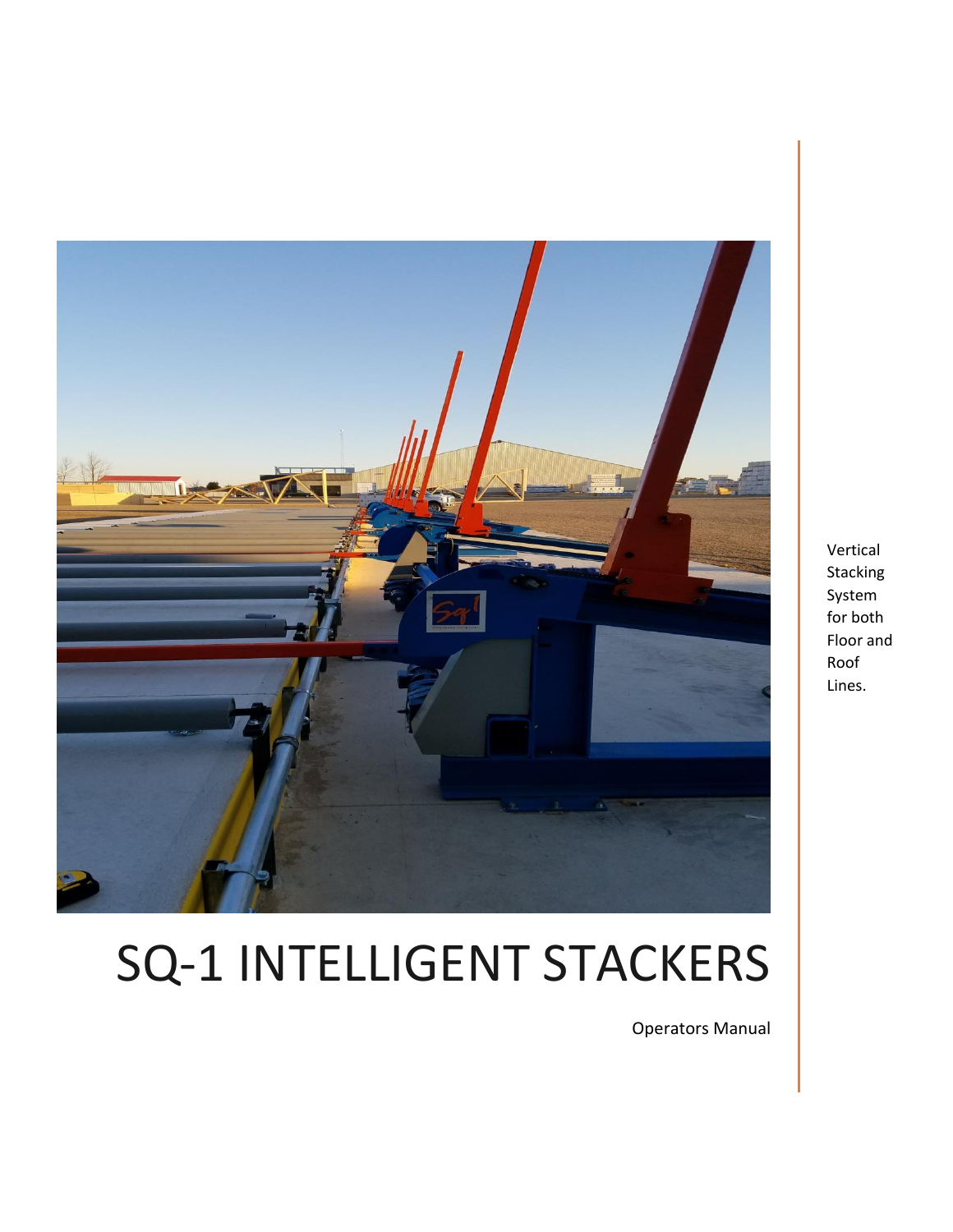#### **FOREWORD**

**This manual explains the proper maintenance of Square 1 Design Intelligent Stacking System as well as the daily lubrication and periodic inspection procedures.** Please read this manual thoroughly even though you may already be familiar with other Square 1 Design equipment, because it contains the most current information about the Square 1 Design Intelligent Stacking System. This manual has been based on the standard Square 1 Design Intelligent Stacking System. If you have any questions on modifications to your equipment, please contact Square 1 Design., or your sales representative. Square 1 Design reserves the right to make any changes or modifications to this manual or its Intelligent Stacking System without giving notice and without incurring obligation.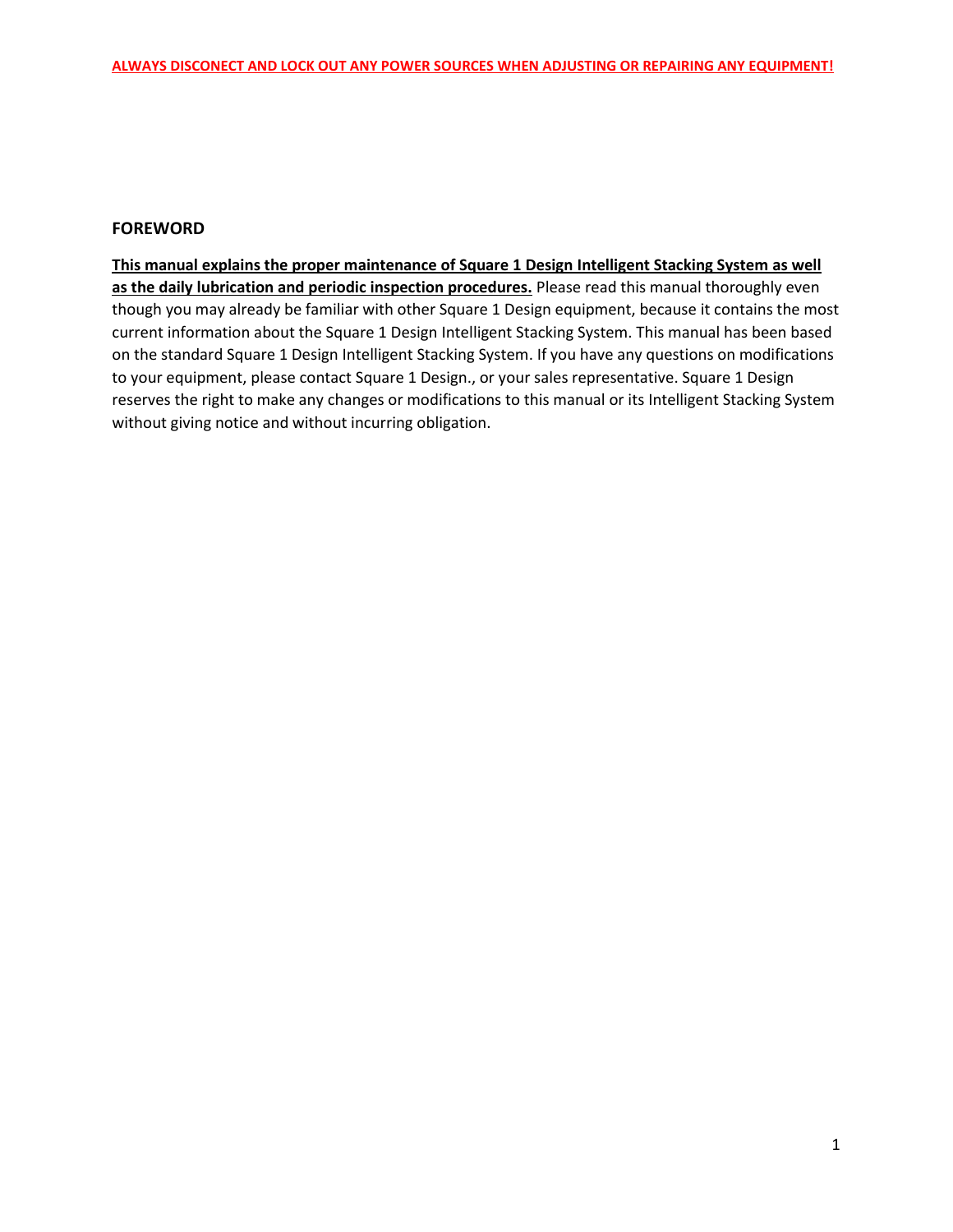# **CONTENTS** Foreword **Page 1** Before Initial Operation **Page 3** General Description **Page 4** Operation on Intelligent Stacking System **Page 5** and Contact Contact Page 5 Safety and Maintenance **Page 5** Safety Guidelines **Page 5-7** Maintenance Page 8 General Operation **Page 8** Drive Train Adjustment **Page 9** Chain **Page 9** Lift Arms Page 9 Repair and Replacement **Page 9** Electrical Page 9 Proximity Sensors **Proximity Sensors** Page 10 Control Panel **Panel** Page 10 Motor **Page 10** Mechanical Page 11 Drive Assembly **Page 11** Chain Removal **Page 11** Idler Sprocket Removal **Page 11** Bearing Removal **Page 12** PM Schedule Page 12 Warranty Information **Page 13** Ordering Replacement Parts **Page 14** and 20 and 20 and 20 and 20 and 20 and 20 and 20 and 20 and 20 and 20 and 20 and 20 and 20 and 20 and 20 and 20 and 20 and 20 and 20 and 20 and 20 and 20 and 20 and 20 and 20 and 20 and Motor, Cam Arm, & Pitman Arm Details **Page 15** and the Page 15 Sprocket Details **Page 16-17**

Spare Parts List **Page 18**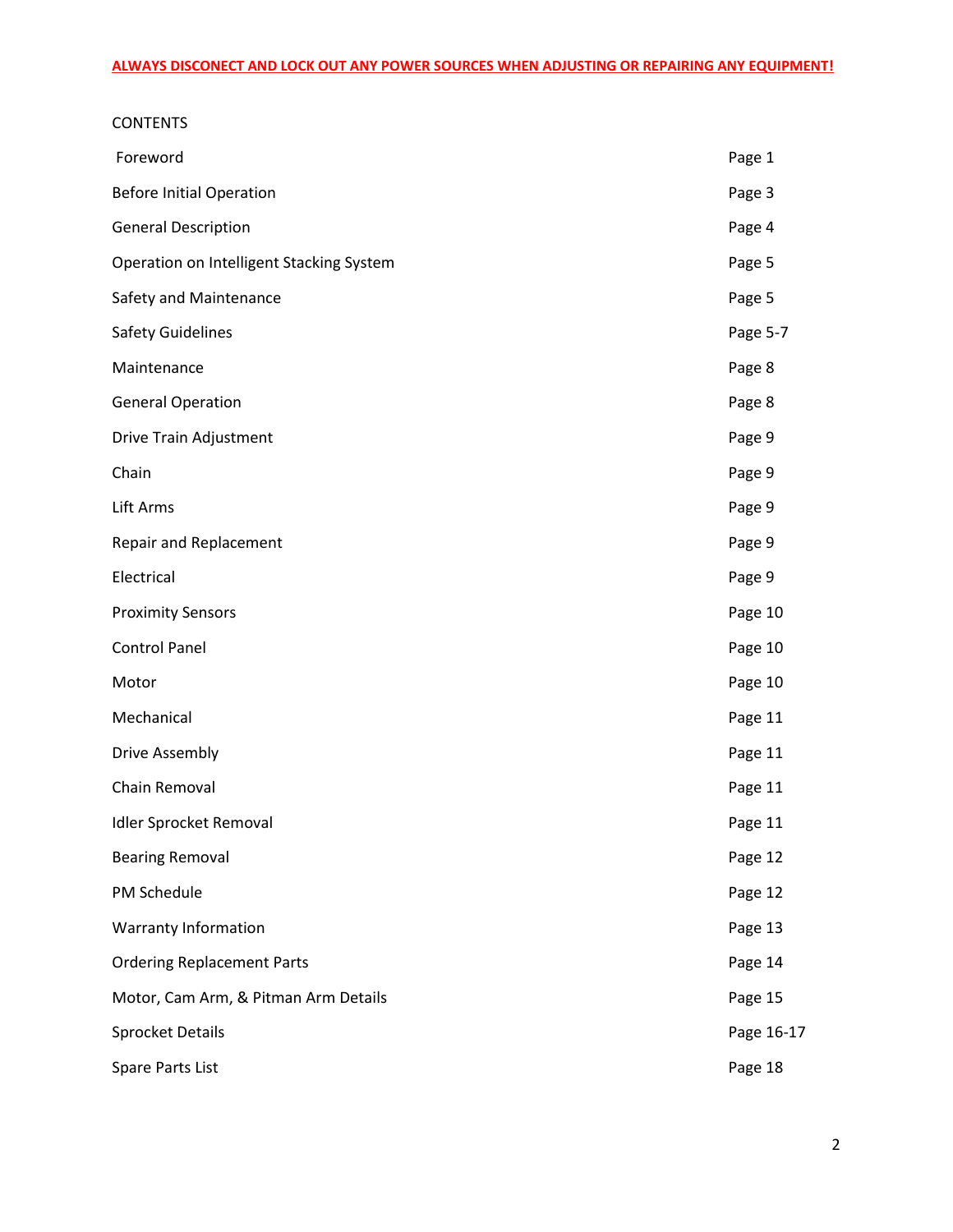# **BEFORE INITIAL OPERATION**

- **Please read this manual thoroughly.** This will give you a better understanding of a Square 1 Design Intelligent Stacking System and permit you to operate it correctly and safely.
- **Identify and inform ALL employees who will operate or be near the Square 1 Design equipment of all concerns in this manual and on the production floor.** It is very important from both the employers and manufactures standpoint that employee's safety comes above all else. The employer should make sure any employee who either operates or works near the equipment has been properly trained and given written notice of all safety concerns on the production floor.
- **Always perform pre-operation checks and periodic maintenance.** This will help prevent sudden malfunctions (due to poorly maintained equipment), improve work efficiency and help insure safe working conditions.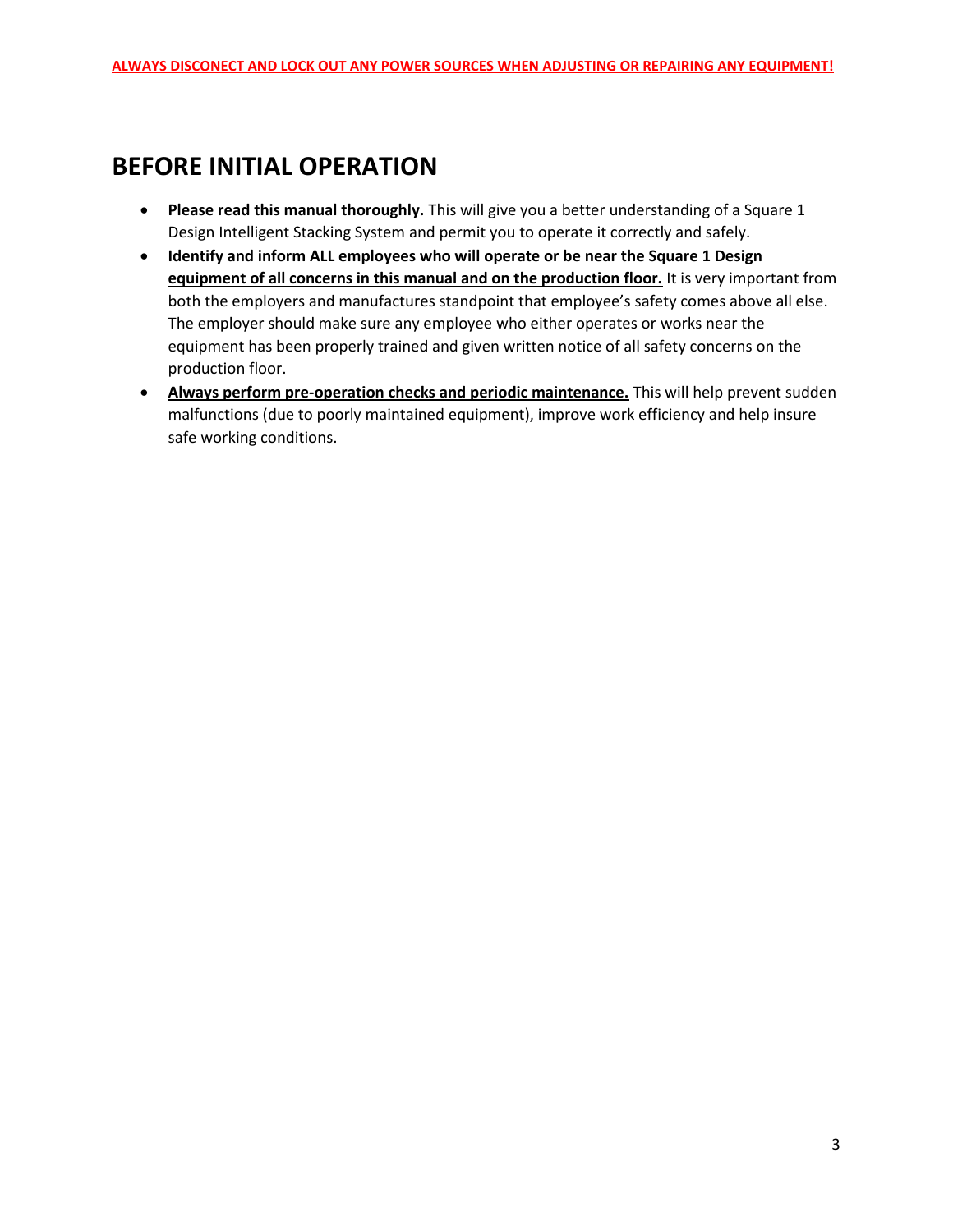# **GENERAL DESCRIPTION**

The Square 1 Design Intelligent Stacking System is a vertical stacking machine. It is designed to be used in conjunction with a conveyor system to increase the assembly speed of finished wood trusses. The standard Square 1 Design Intelligent Stacking System operates at a constant Lifting Capacity between 760-1,660 lbs. and a Stacking Capacity between 10,000-12,000 lbs. depending on configuration. The Square 1 Design Intelligent Stacking System's heavy-duty design will allow it to lift even the longest of Trusses with ease. The model # and serial # are located inside the Electrical panel of the Square 1 Design Intelligent Stacking System. This information will be needed when contacting Square 1 Design for service information. Any information that is needed can be obtained by contacting you sales representative or:

> **Square 1 Design & Manufacture Inc. 1 Clark Road Shelbyville, IN 46176 Phone: +1-866-647-7771 Fax: +1-866-646-5771 www.Square1Design.com [Sales@square1design.com](mailto:Sales@square1design.com)**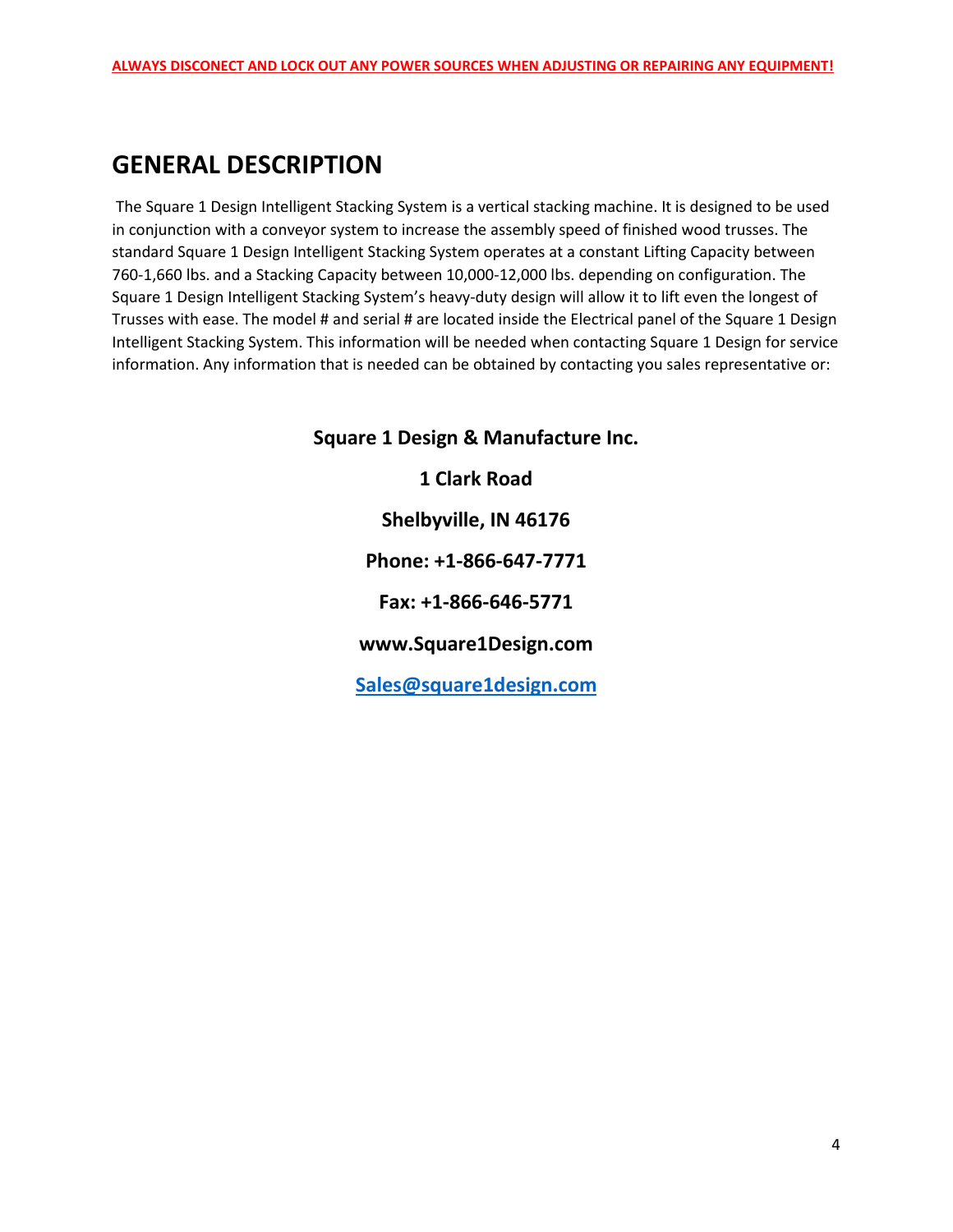# **OPERATION OF THE INTELLIGENT STACKING SYSTEM**

The Square 1 Design Intelligent Stacking System is very simple to operate and maintain. Square 1 Design suggests that operation of Square 1 Design equipment proceed in the following manor:

- 1. Everyone near the machine read the manual so general safety guidelines can be identified.
- 2. Everyone near the machine identify the safety devices and how they operate.
- 3. Perform daily, weekly, and monthly safety and maintenance analysis.
- 4. Correct any problems before operation of the equipment is started.
- 5. Check the area before beginning to be certain no employees are near the machine.

# **SAFETY AND MAINTENANCE**

Employee safety is to key concern at Square 1 Design Manufacturing and should also be at your production facility. It is important to stress safety concerns around any type of production equipment because serious injury can occur without the proper training and supervision. Square 1 Design & Manufacture Inc. suggests that any employee who will operate or work around this equipment be given the opportunity to read this manual and receive training from qualified personnel at your facility. With the proper maintenance the equipment and work area become much safer. Square 1 Design & Manufacture Inc. has the following list of general safety and maintenance guidelines that should accompany any safety standards your company has established.

# **SAFETY GUIDELINES**

- 1. **Cleanliness:** The area surrounding the Square 1 Design Intelligent Stacking System must be checked daily for any obstructions such as loose lumber or plates that could jam any area of the machine.
- 2. **Operate new equipment with special caution:** People are sometimes overconfident that the new equipment will work just like old equipment. This is not always true, and a special caution should be taken around the new equipment.
- 3. **Proper equipment use**: Individuals working on or near the Square 1 Design Equipment, to prevent injury, should wear the proper equipment. Loose fitting clothing that can be caught in the machine or on the Stacker itself should **NOT** be worn. Safety glasses **MUST** be worn for the protection of the employees. Employees without the proper equipment should not be allowed near the Square 1 Design Intelligent Stacking System. It is management's responsibility to enforce these guidelines, as well as the employee's responsibility to make sure these guidelines are enforced.
- 4. **Emergency Stops should be identified and proven to be in proper working order**. All employees who will be working on or near the Square 1 Design Intelligent Stacking System should know how the safety features work and confirm the machine is operating properly. If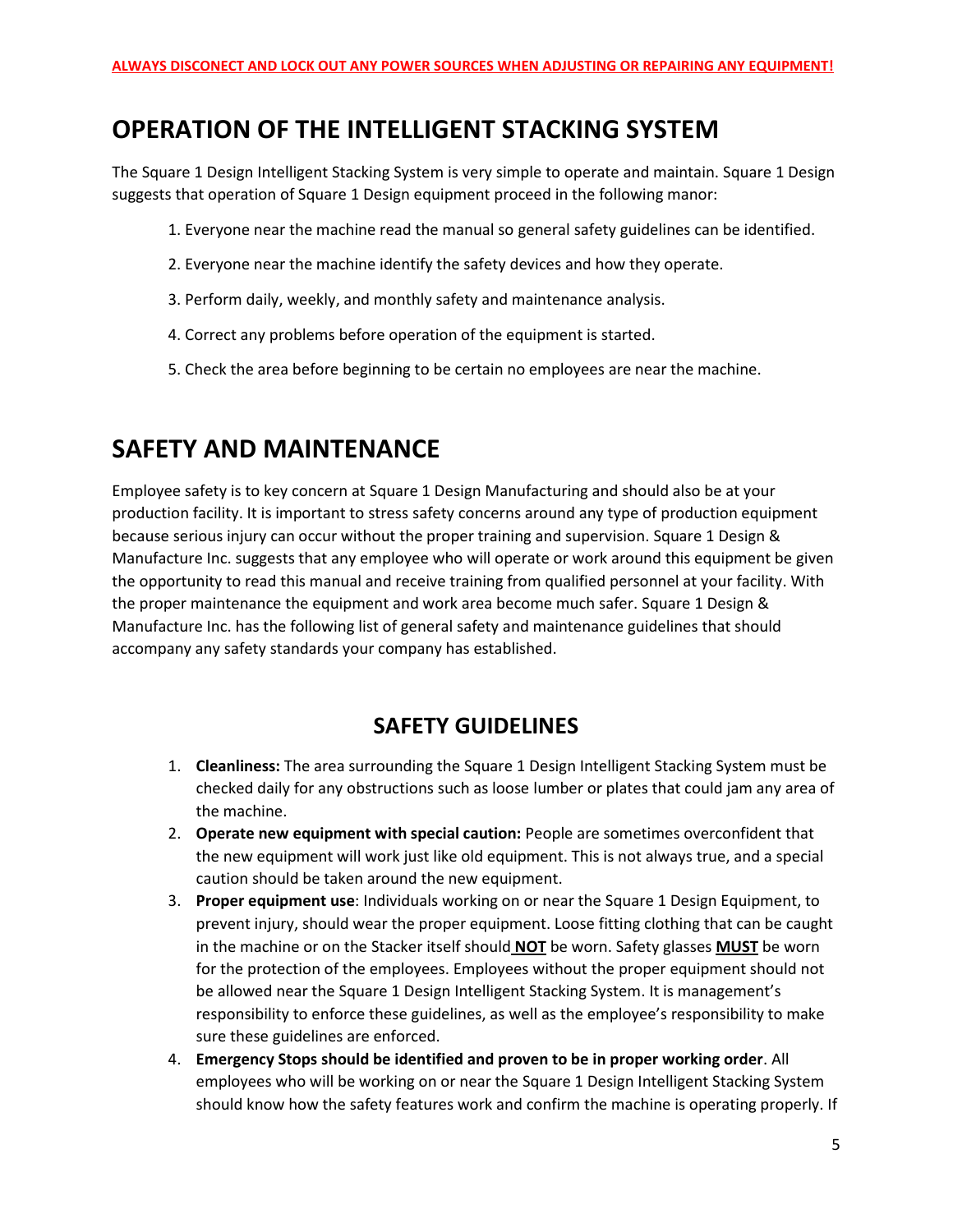any employee notices the equipment may be malfunctioning in any way, a supervisor is to be notified and the power to the equipment is to be locked down until the problem can be rectified.

- 5. **Disconnect and lock out all power sources before any maintenance or repair is to take place.** It is important for the equipment's power to be disconnected and locked out to prevent accidental start-ups whether by another employee or workers error.
- 6. **Follow the safety checklist every day. The** following checklist should be followed every day to ensure employees safety and a safe work environment.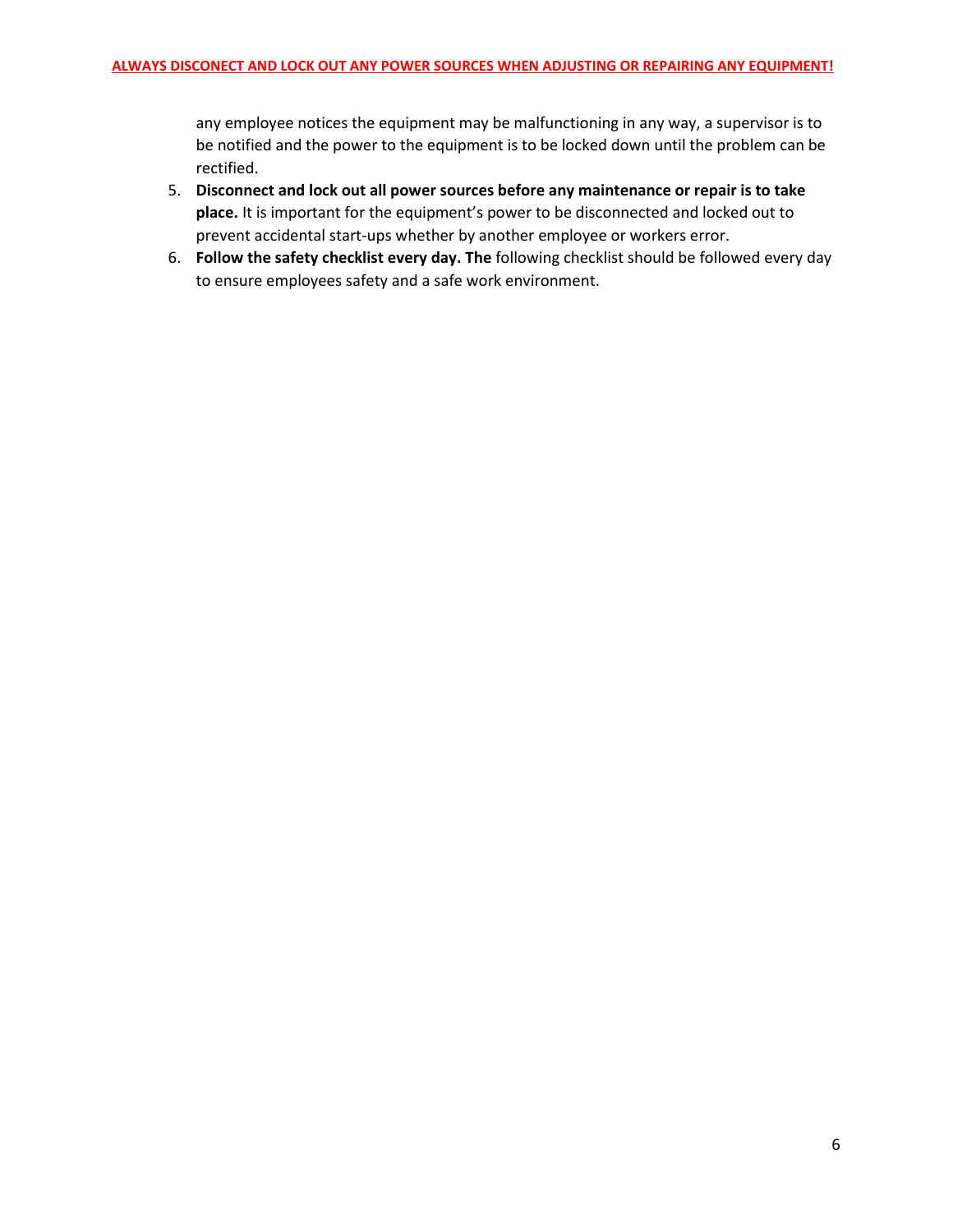## **SAFETY CHECKLIST**

#### **Daily:**

- A. Check Emergency Stop to assure they are working properly.
- B. Check to make sure the machine stops properly when the Emergency Stops are activated.
- C. Check for unusual noised, overheating, oil leaks, or other unusual machine characteristics.
- D. Check bearings for wear.
- E. Visually inspect motors and gearboxes for excessive dirt, heat, or vibration.
- F. Check gearbox oil levels (fill as required)
- G. Check ventilation openings to assure they are not clogged by dirt or dust.
- H. Check the area around the machine for cleanliness.
- I. Check to be sure everyone around the machine is wearing the proper equipment.
- J. Perform daily maintenance
- K. Be sure area is clear of people when starting the machine.

#### **Weekly:**

- A. Check all bolts, nuts and set screws and tighten as require.
- B. Check drive train tension and adjust if necessary.
- C. Check oil level in drive unit and add proper amount if necessary.

D. Use compressed air to remove sawdust and dirt build-up on the system and around the bearings. \*

#### **\*Wear eye protection when using the compressed air.**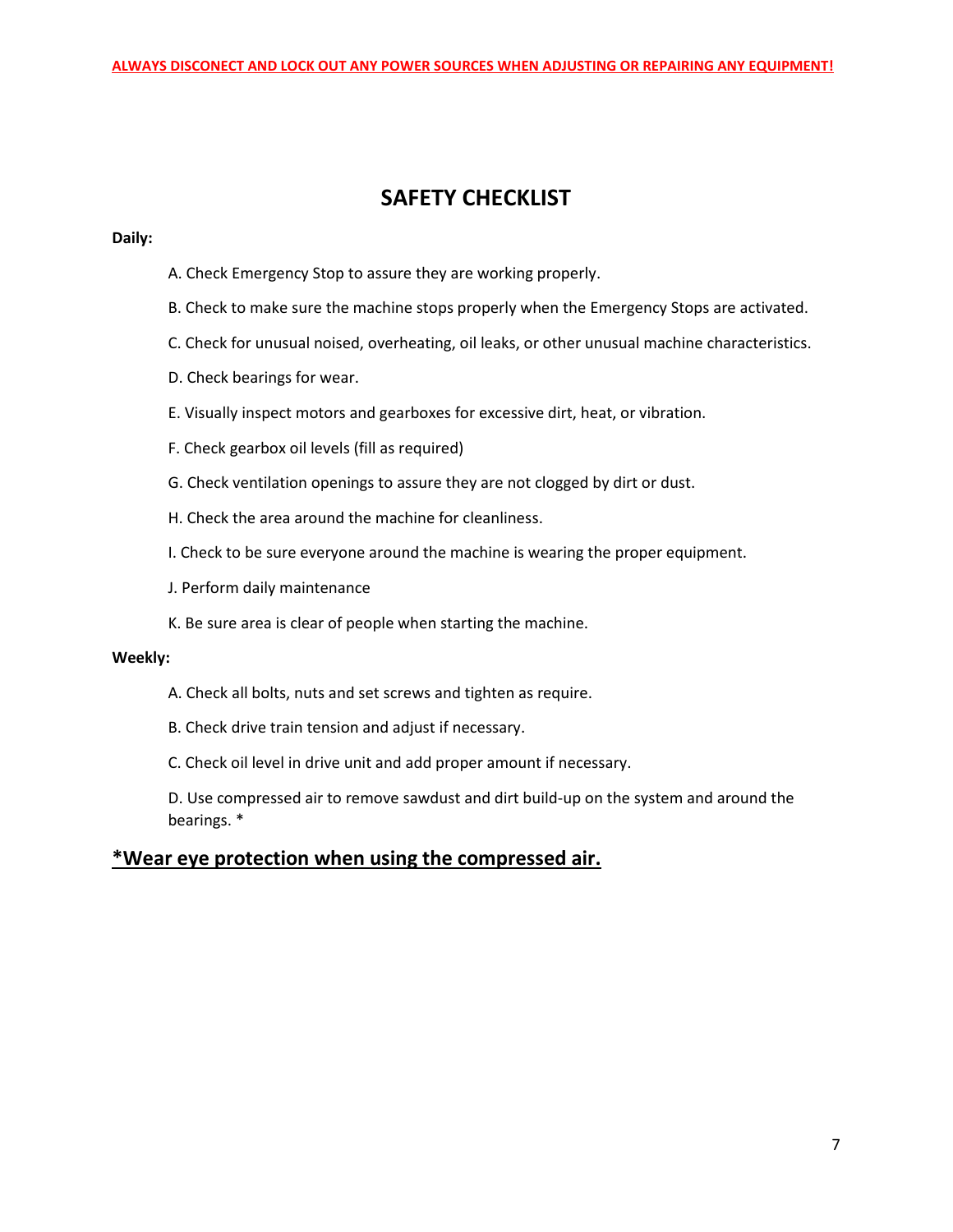# **MAINTENANCE**

As mentioned earlier, keeping the equipment well maintained makes the work environment safer and allows reliable production for many years. Maintenance of the Square 1 Design Intelligent Stacking System consists of lubricating the machine and chain, then tightening the nuts and bolts. The following is a maintenance schedule MUST be followed.

**Motors:** The gearboxes on each motor have sight gauges for oil levels; insure that both motors are kept at the correct level.

**Chain:** A non-detergent petroleum-based oil every 18 hours should be used.

**Greased Fittings:** General-purpose grease should be used every 8 hours or as needed.

**Nuts and Bolts:** All nuts and bolts must be checked and tightened before operation of the Intelligent Stacking System.

# **General Operation**

Operation of the Square 1 Design Intelligent Stacking System requires the operator to not only pay attention to his safety but to every other employee's safety as well. The entire work area must be inspected before operation of the machine.

After the safety inspection, the operator should review the functions of the control buttons. There are 4 buttons on the standard gantry that allow the operator to run the machine. They are as follows:

**1-Red Stop Button** This button is used in situations where immediate breaking is required. When this button is pressed power is cut off to the motors. When this power is cut the fail-safe, brakes activate stopping the Lift Arms. More Emergency Stop buttons can be added to accommodate the length of the system outside. **Caution should be taken to stop the machine prior to an obstacle because the machine's weight may keep it moving for a few seconds after the brakes have activated.**

**1-Forward Button** This button moves the machine in forward motion.

**1-Reverse Button** This button moves the machine in reverse motion.

**1-Selector Switch** This selects between manual and automatic mode.

On PLC Controlled System these same buttons are available but will be on the PLC screen.

Along with general machine operation the operator must also perform several daily operational adjustments. This section lists these adjustments and instructs the user on how to perform them.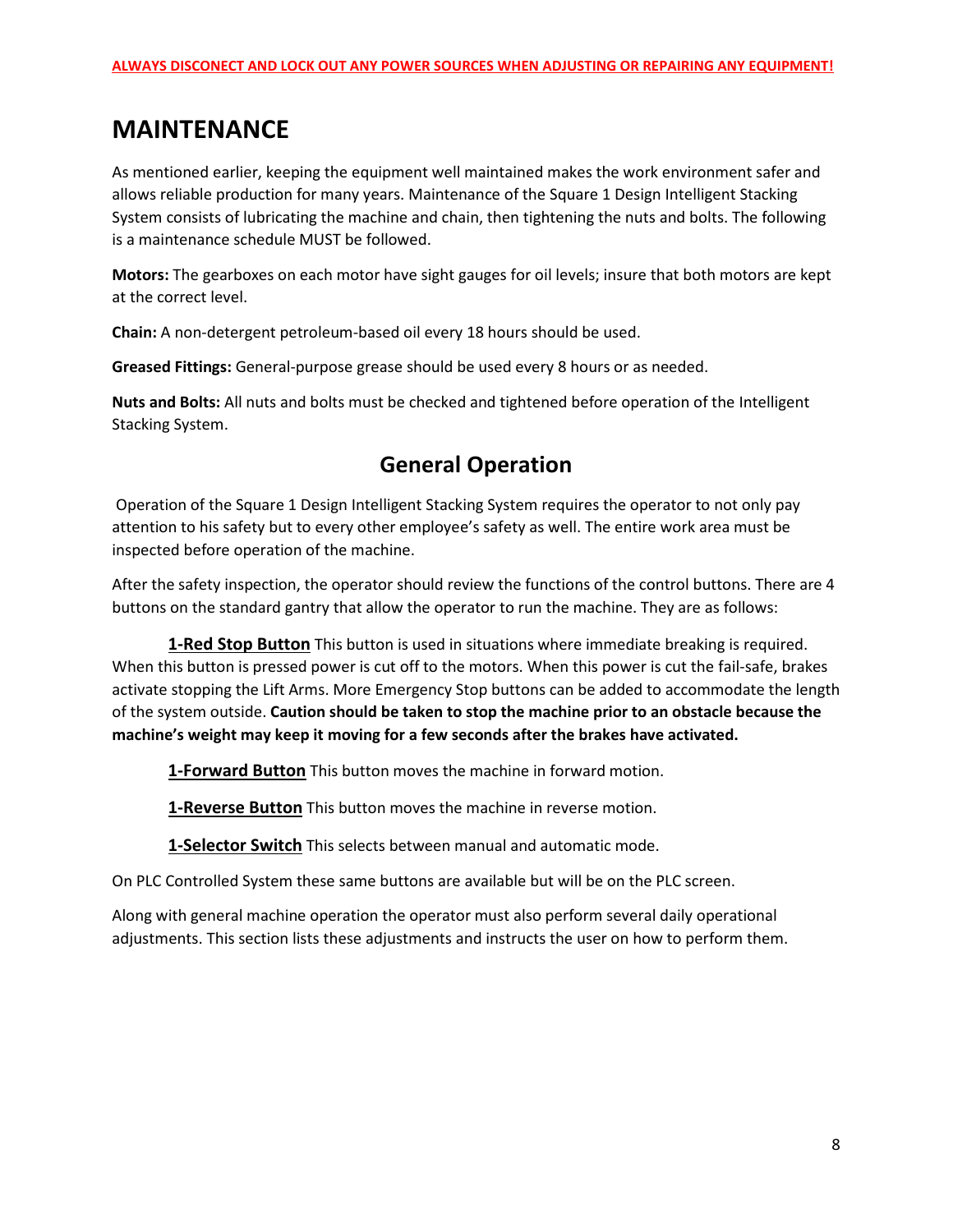# **DRIVE TRAIN ADJUSTMENT**

#### **ALWAYS DISCONECT AND LOCK OUT ANY POWER SOURCES WHEN ADJUSTING OR REPAIRING ANY EQUIPMENT!**

Square 1 Design Intelligent Stacking Systems have a drive train on the Powered Pedestals. This consists of a cam and a pitman arm connected to the shaft of the motor.

## **CHAIN ADJUSTMENT**

#### **ALWAYS DISCONECT AND LOCK OUT ANY POWER SOURCES WHEN ADJUSTING OR REPAIRING ANY EQUIPMENT!**

The idler sprocket may then be adjusted by turning the threaded bolt clockwise to increase tension, counter clockwise to decrease tension. These are located on both the front and rear of each Pedestal. Care must be taken to keep the sprocket in line with the other sprockets. A little slack is desirable as it allows the chain links to seat themselves on the sprocket teeth. This will reduce wear on the sprocket and bearings.

After the adjustment is complete, the locknut must be tightened to maintain proper tension.

# **LIFT ARMS**

#### **ALWAYS DISCONECT AND LOCK OUT ANY POWER SOURCES WHEN ADJUSTING OR REPAIRING ANY EQUIPMENT!**

The Square 1 Design Intelligent Stacking System has two or more Vertical Lift Arms depending on the unit size that lift the truss. They are attached by 4 shoulder bolts with 15/16" nuts. These should be level when the Stacker is in the home position.

# **REPAIR AND REPLACEMENT**

In the case that a part of the machine is not working properly, this section lists how to remove and replace the correct part from Square 1 Design Intelligent Stacking System. If parts are needed it is recommended that you contact Square 1 Design & Manufacture Inc. at the address listed on page 14.

### **ELECTRICAL**

The following sections cover the electrical portions of the Square 1 Design Intelligent Stacking System.

Exhibits listed throughout this section contain a parts list and breakout of each item. Replacement parts are available as individual components or as complete units. Square 1 Design machines use SO multiconductor cable with sealed fittings. Any repairs should be done using the same materials.

# **PROXIMITY SENSORS**

There are 2 a minimum of Proximity Sensors on each machine. Proximity Sensors are available through Square 1 Design & Manufacture Inc. If they should need to be replaced contact Square 1 Design & Manufacture Inc. to make sure they are installed properly.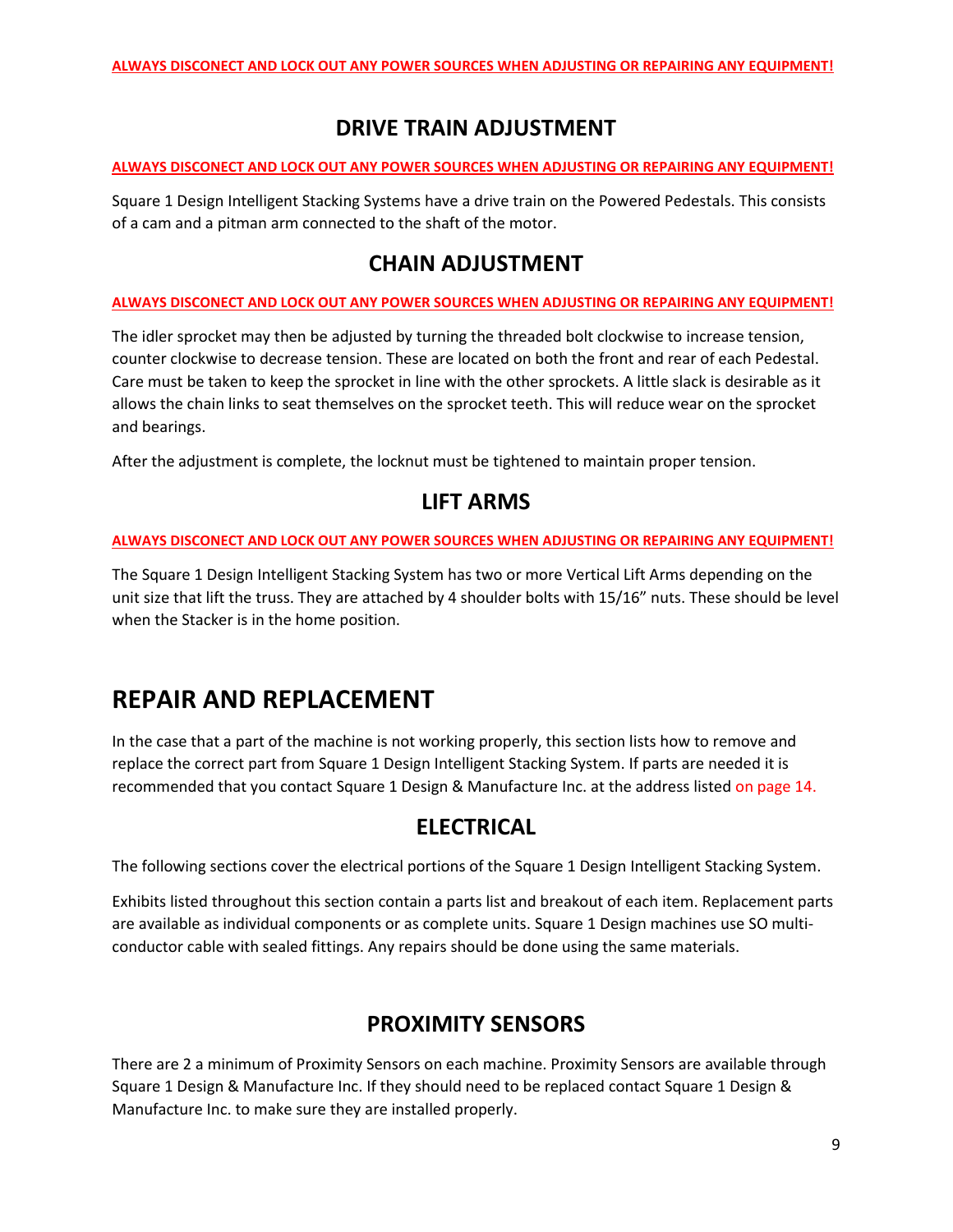#### **REMOVAL OF PROXIMITY SENSORS**

The Proximity Sensors are set to work with the Start and Stop of the Stacker. Remove the nuts holding the sensor in place. The wiring can now be disconnected, and a new sensor can be installed using the schematic as a guide. Reverse the instructions to reinstall the Proximity Sensor.

Test and make sure Proximity Sensor is working properly before attempting to use the machine.

## **CONTROL PANEL**

This unit is available as a complete control panel, a starter, or component parts for starters. Refer to the Electrical Schematic provided for parts list, breakout, and schematic to determine the information needed.

### **REMOVAL OF CONTROL PANEL**

To remove the control panel, first disconnect the wiring inside the box to all motors, switches and input voltage. Remove the conduit locknuts inside and pull the conduit free from the panel.

The control panel can now be removed by unfastening the 4 nuts and bolts mounting it to the mounting bracket.

Reverse the order to install the panel.

Refer to the schematic that came with your machine for the rewiring.

Make sure the machine is operating correctly prior to running production.

#### **MOTOR**

The motor is available as a complete unit or in component parts.

### **MOTOR REMOVAL**

The motor may be removed and replaced by the same method. Begin by disconnecting the electrical connections inside the connection box mounted on the side of the motor.

Unscrewing 4 nuts holding the cover on the connection box can do this. The connection box cover is connected to the conduit. It can be set aside for reassembly.

Remove the cam by removing the 2 set screws, and the connected Pitman Arm. Then the 4 bolts holding the motor mounting plate. Be careful as the motor and gearbox are very heavy and should be supported before removing the bolts.

Reverse the procedure to remount the motor.

Refer to the schematic provided to make the electrical connections.

Make sure the machine runs properly before running the machine in production.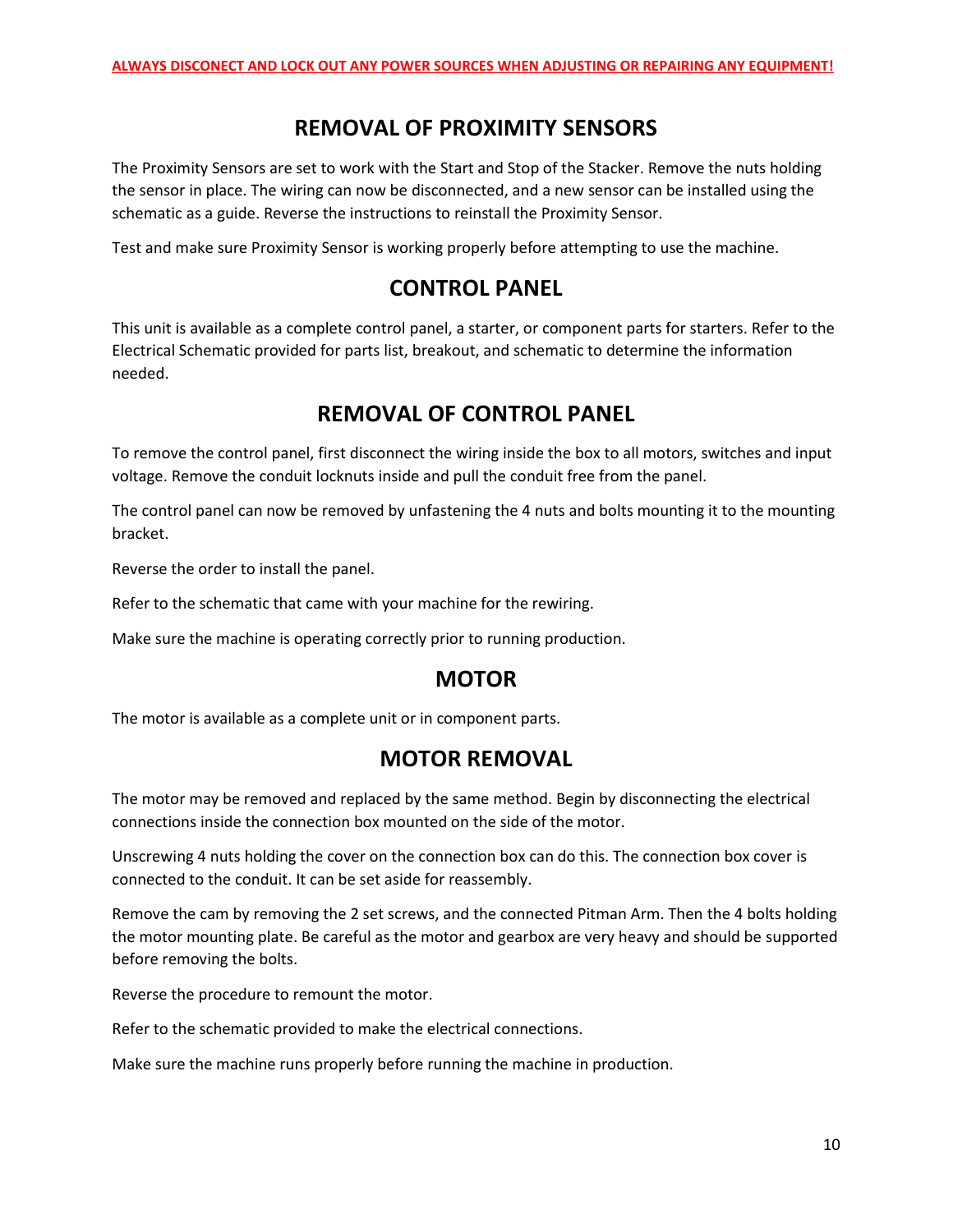## **MECHANICAL**

The following section covers the mechanical portion of the Square 1 Design Intelligent Stacking System.

Exhibits listed throughout this section contain parts lists and breakouts of common replacement parts. Some replacement parts are available as individual components and other are available only as a complete unit. Contact Square 1 Design & Manufacture Inc. or you sales representative for more information.

#### **DRIVE ASSEMBLY**

The drive assembly contains several component parts that are available as replacements.

### **CHAIN REMOVAL**

Locate the master link in the chain making sure it is in a location with easy access.

Reduce the tension on the chain. Remove the master link by unsnapping the retaining clip and removing the link plate. Slide the master link out of the chain.

Reverse the procedure for reassembly.

Make sure the machine is operating correctly prior to running production

### **IDLER SPROCKET REMOVAL**

Loosen the chain to remove tension.

Remove the chain from the carriage.

Remove the 4 bolts holding the bearings in place.

To remove the sprocket, loosen the 2 set screws holding the shaft in position in the bearings.

Reverse the procedure for reassembly and grease before starting up.

Make sure the machine is operating correctly prior to running production.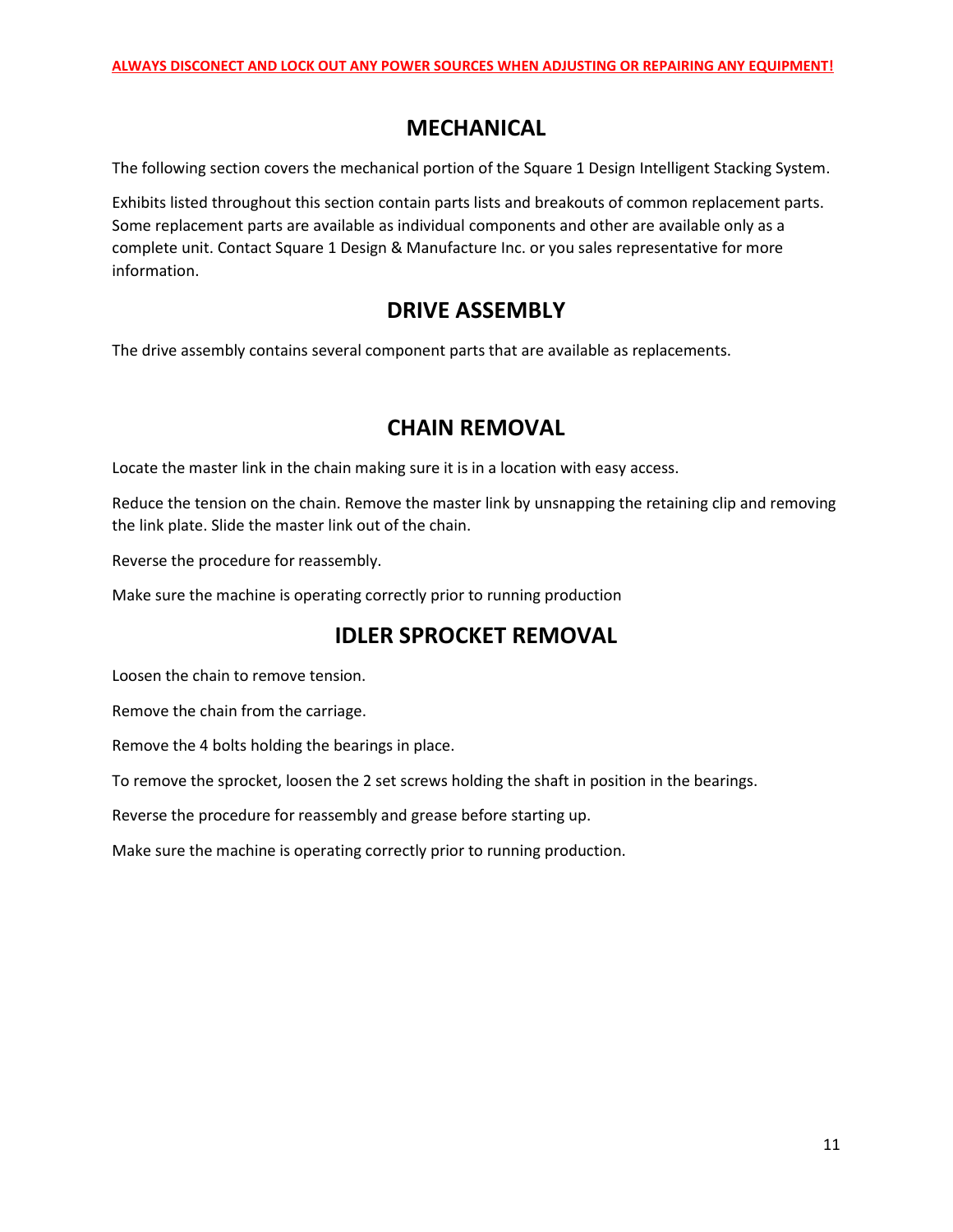## **BEARING REMOVAL**

You will need to remove the chain before beginning this process.

Once the chain has been removed loose the set screws on both the sprockets and the bearings.

You will need to knock out the shaft with a punch tool with a similar I.D.

You will need to remove the sprockets before starting the bearing removal.

First, unfasten the 2 bolts to remove the bearing side supports

Check the bearing housing for damage. If the bearing has worn through the housing it will have to be replaced.

Check the shaft for burrs before reassembly. Reverse the procedure to reassemble and reseal all fittings before start-up.

Make sure the machine is operating correctly prior to running production.

# **PM Schedule for Square 1 Design Intelligent Stacking System**

Prior to performing any PM's please follow your companies Lock Out/Tag Out Procedure to prevent injury.

#### **Weekly PM Schedule**

- Grease Stacker.
- Check chain tension.
- Verify that all Proximity Switches working properly and are tight.
- Hand check set screws located on sprockets

#### **Quarterly PM Schedule**

- All monthly PM's should be completed.
- Check to make sure that no electrical connections have come loose.

#### **Annual PM Schedule**

- All monthly PM's should be completed.
- All Quarterly PM's should be completed.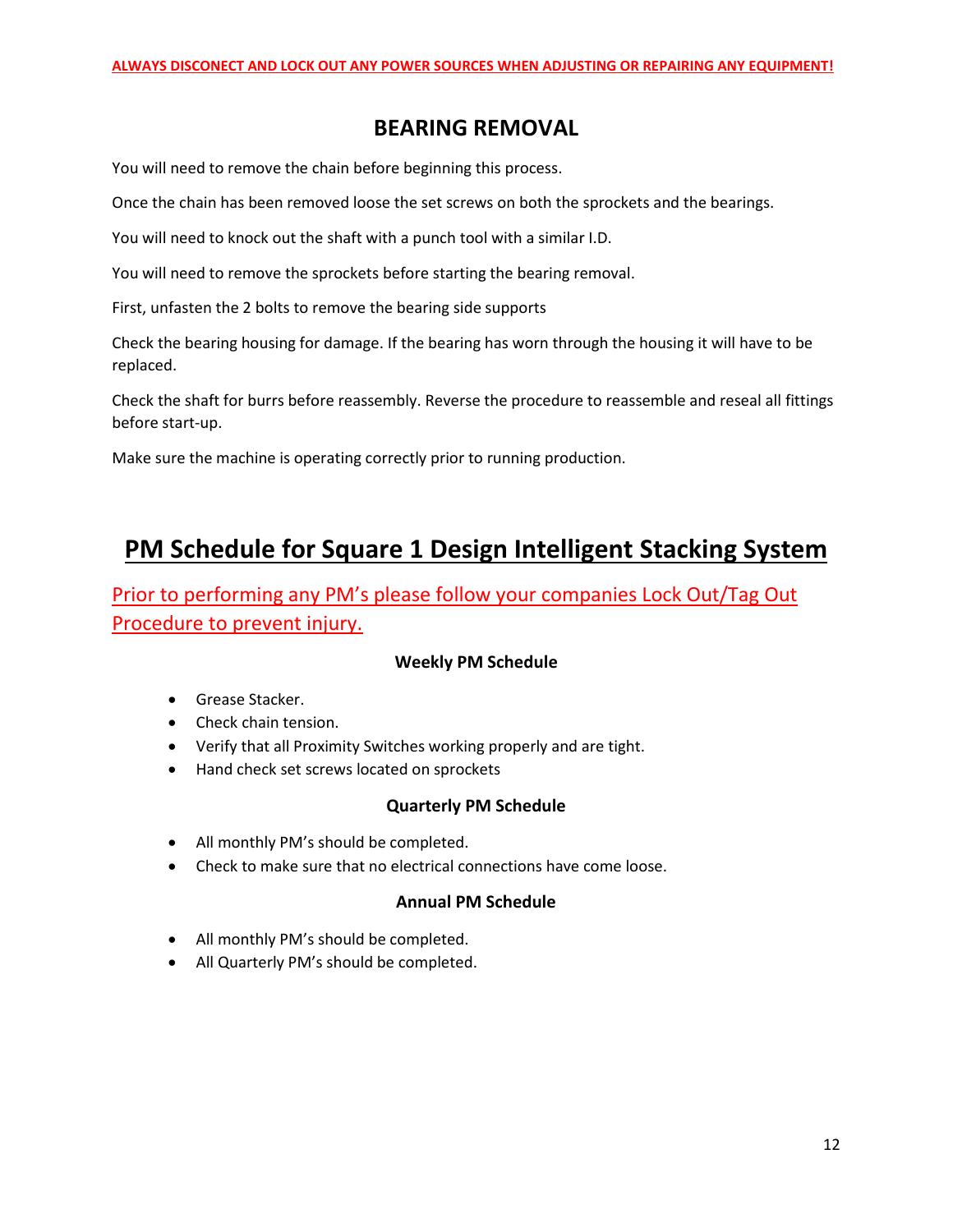# **WARRANTY**

Square 1 Design & Manufacture, Inc. warrants the equipment manufactured by it, to be free from defects in materials or workmanship for one (1) year from the date of delivery to the original purchaser. This is provided the equipment had been properly installed, operated, used, cared for, adjusted, cleaned and lubricated by the owner. All equipment claimed to be defective shall be returned to Square 1 Design & Manufacture, Inc. charges prepaid. All collect shipments will be refused. If upon inspection Square 1 Design & Manufacture Inc. determines to its satisfaction, that any part of the equipment is defective, Square 1 Design & Manufacture, Inc, at its option, correct the defect by repair or replacement. This warranty shall not apply if the original equipment had been altered or modified by any person other than Square 1 Design & Manufacture Inc. This Warranty shall not apply to starters, motors, gear reducers, or microswitches that are component parts of the equipment. Those separate component parts are governed by separate warranties of the respective component manufacturers, which warranties of the respective component manufacturers which warranties may be shorter than or longer than the one (1) year warranty granted by Square 1 Design & Manufacture, Inc. upon request by the owner. Any repairs are available from Square 1 Design & Manufacture Inc. upon request by owner. Any repair or replacement of such component parts shall be governed solely by manufacturer, and it shall be owner's responsibility to enforce any warranty claims directly with such component part manufacturer.

#### **EXCEPTION FOR THIS WARRANTY AS EXPRESSLY STATED, SQUARE 1 DESIGN & MANUFACTURE, INC. MAKES NO OTHER WARRANT EXPRESSED OR IMPLIED. ANY IMPLIED WARRANTY OF MERCHANTABILITY OR FITNESS FOR A PARTICULAR PURPOSE IS HEREBY DISCLAIMED.**

Square 1 Design & Manufacture Inc. shall not be liable for damages, direct, consequential, or incidental, or for delays, if such occur as a result of defects in material or workmanship.

# **SQUARE 1 DESIGN & MANUFACTURE INC.**

| <b>PURCHASE DATE:</b> |  |
|-----------------------|--|
| <b>MODEL NUMBER:</b>  |  |
| <b>SERIAL NUMBER:</b> |  |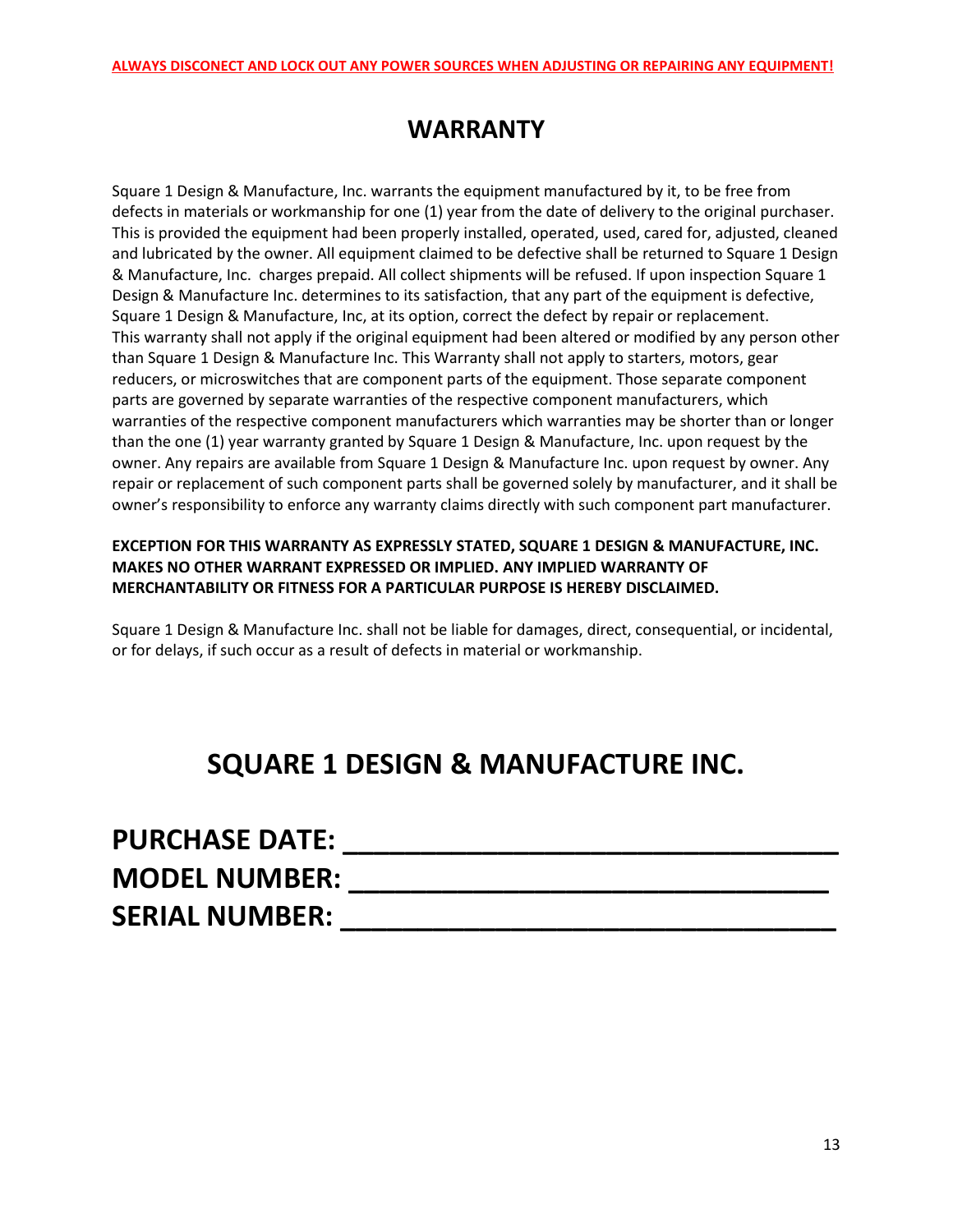#### **ORDERING REPLACEMENT PARTS:**

Replacement parts can be ordered by calling, emailing, or faxing:

## **Square 1 Design & Manufacture Inc.**

**1 Clark Road**

**Shelbyville, IN 46176**

**Phone: +1-866-647-7771**

**Fax: +1-866-646-5771**

# **www.Square1Design.com**

**[Sales@square1design.com](mailto:Sales@square1design.com)**

When ordering parts, you must include the serial and model #'s of your Square 1 Design Intelligent Stacking System.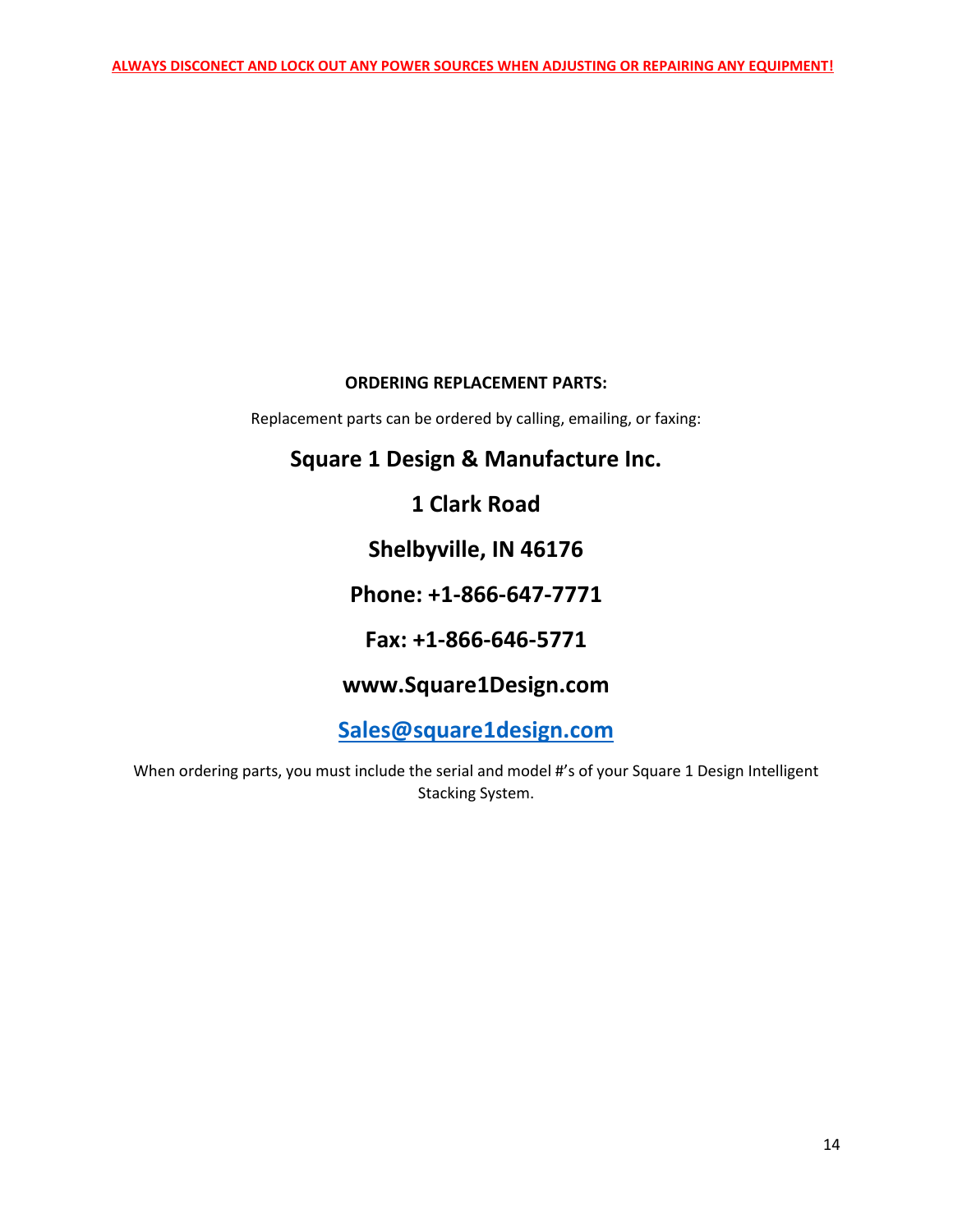

DETAIL AF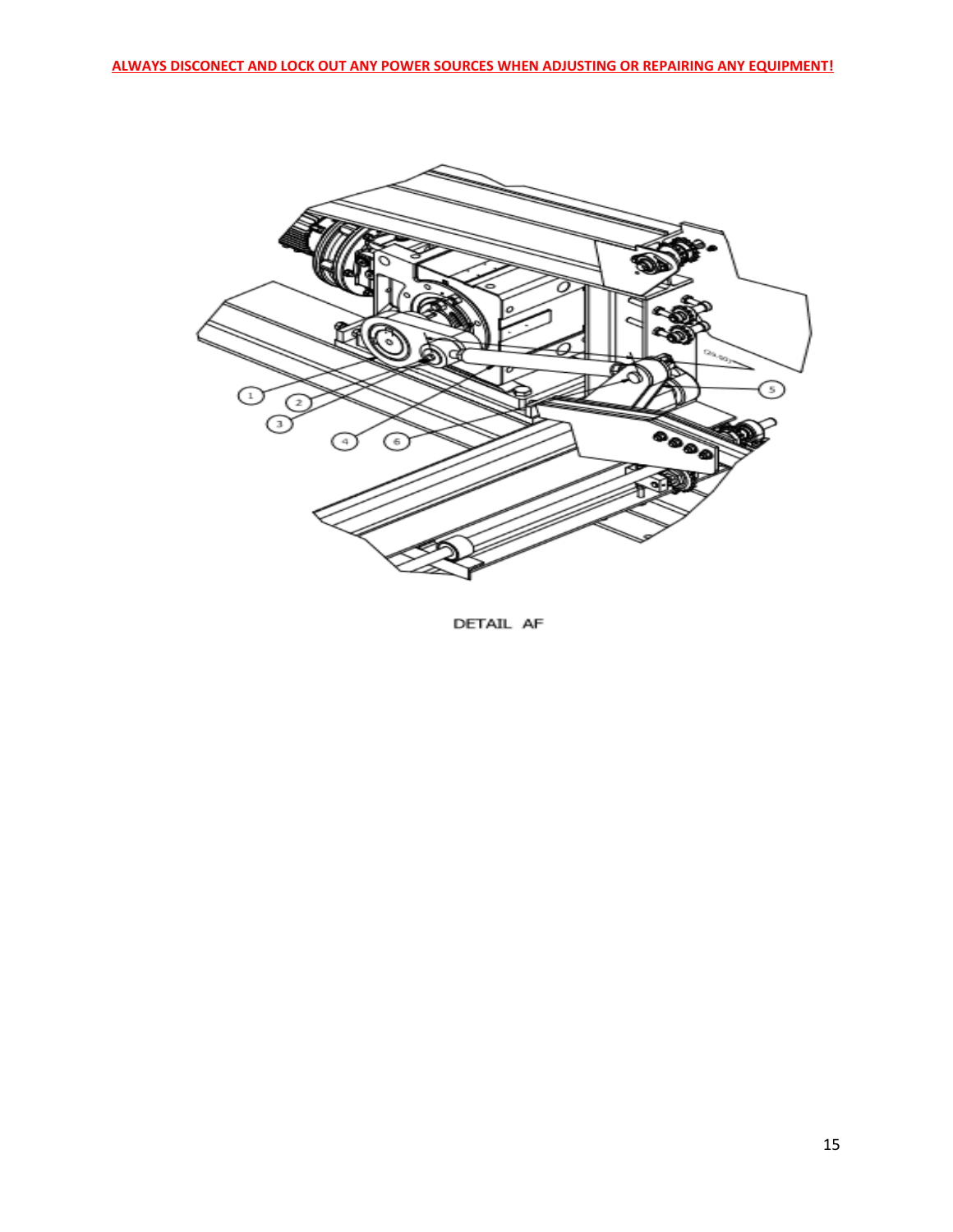

DETAIL AE



DETAIL N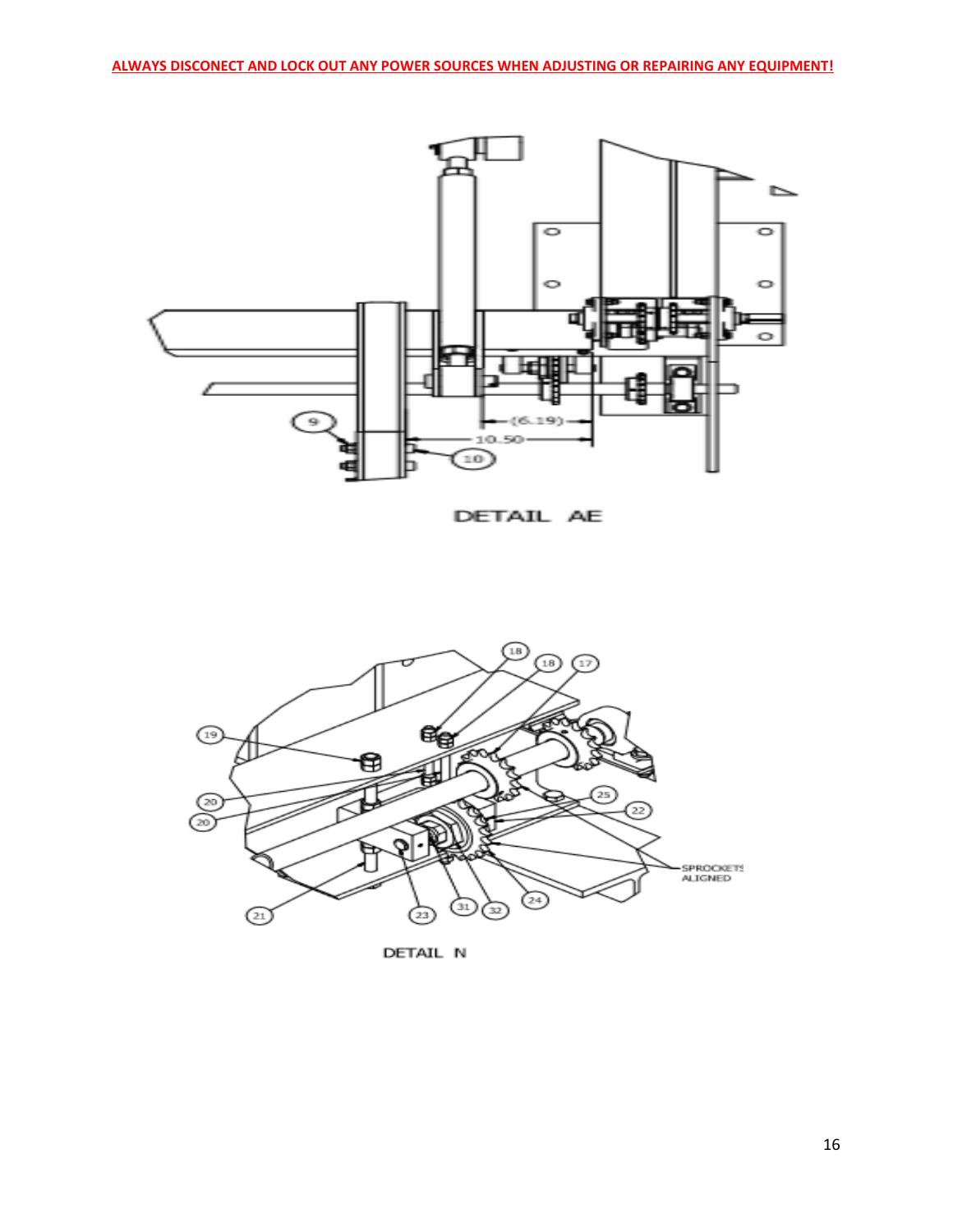



17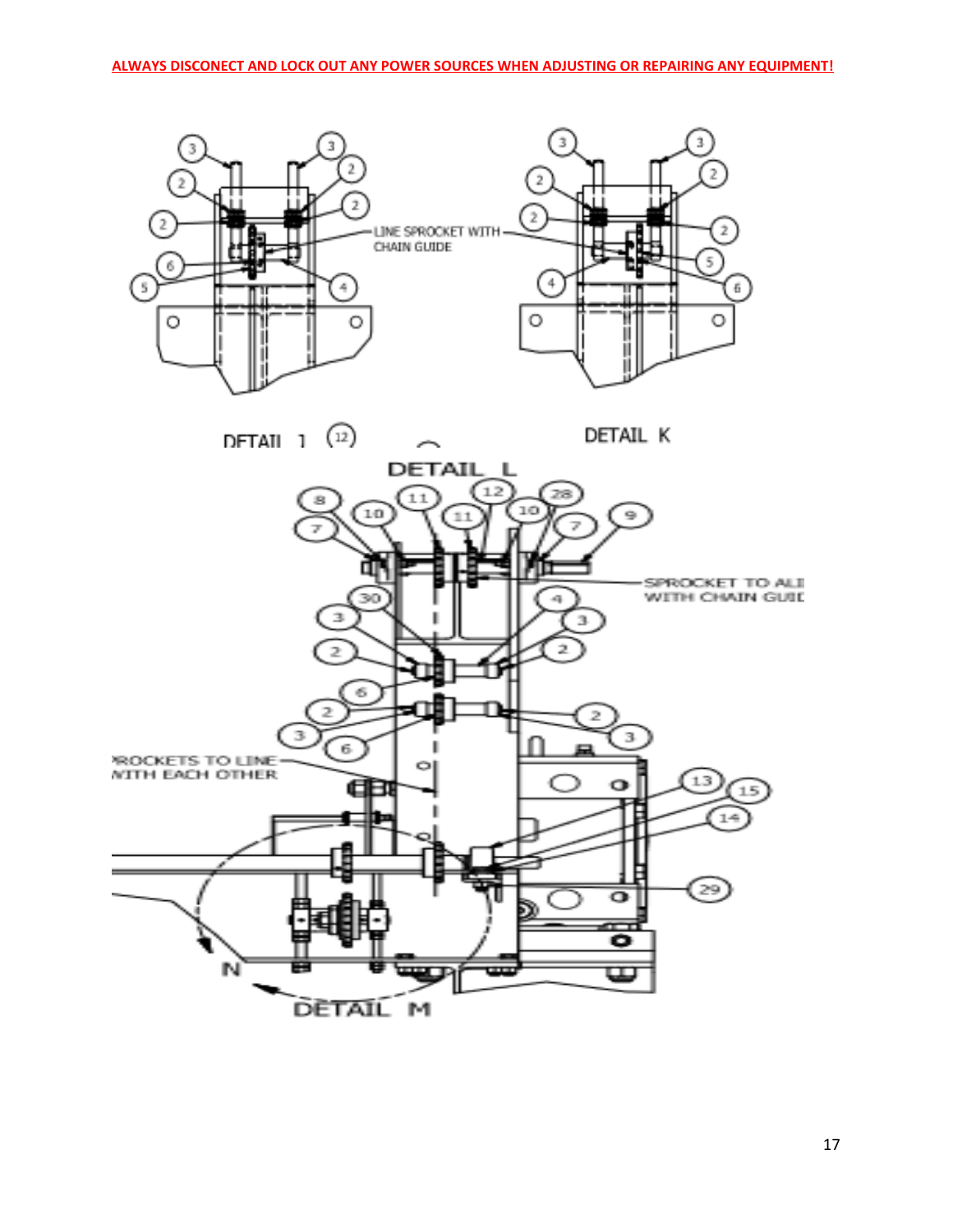